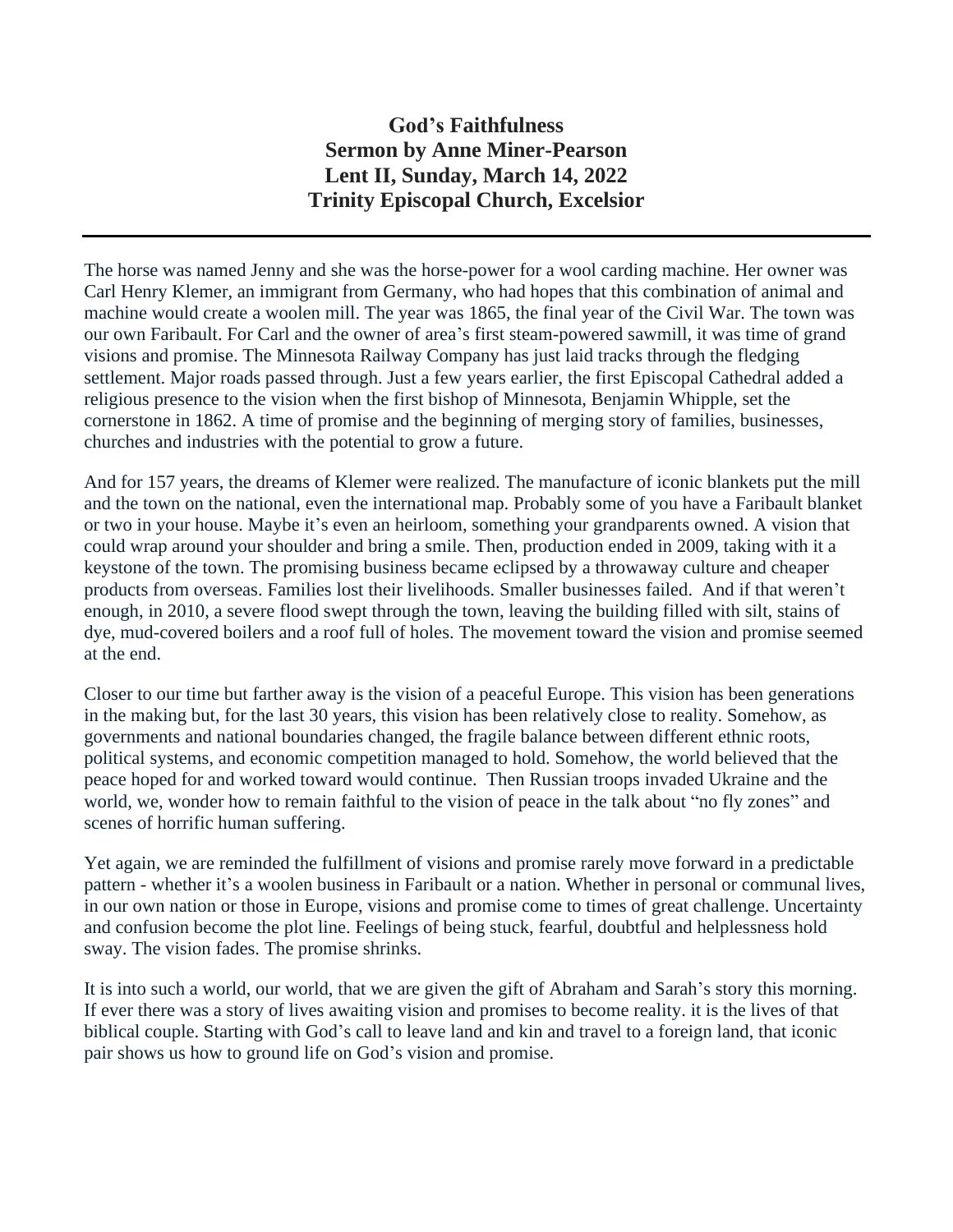As their story unfolds, again God comes to Abraham and again Abraham believes and acts on the future God places before them. They will have children in spite of Sarah's continued barrenness. They will have land in spite of dividing it with the brother, Lot. There will be blessings in spite of years of struggle, disappointment and waiting.

And in keeping with Abraham and Sarah's almost unending story of waiting, we hear God this morning repeat the promise: You will have descendants, as numerous as the stars. You will have "land to possess". Abraham has questions as we all do when living in such a gap and the tension between the promise and reality: "O Lord God, how am I to know that I shall possess it?" God answers with a visual, tangible sign.

Although strange to us, God answers in the ancient sign of an unbreakable covenant. The bloody animal carcasses form a path through which the two parties in the covenant are expected to pass. This ritual enacts the oath to keep the promise on point of death. But in this ritual story, only God seals the covenant. Abraham is in a deep sleep while God moves through the path as "a smoking fire pot and a flaming torch." So now, Abraham and Sarah's life, hope and future, rest on God's faithfulness .

Life and hope, present and future, rests on God's faithfulness alone. That is the truth offered in the mysterious ancient ritual story. A truth for us as we live in a confusing, frightening time, in which promising human actions seem hidden as if in a deep sleep. The life of our world rests on God's faithfulness. Our lives rests on God's faithfulness. In all times of uncertainty and tension between possible decisions, God is present.

Yet, our sign of God's promise to bring new life from confusing and frightening times has been given to us by Jesus. By him, we are given the powerful image of the truth and promise imbedded by God into the experiences of holding and waiting in the tension of the opposites. The cross becomes the tangible sign of the unbreakable faithfulness of God. God promises new life will emerge out of the struggle and waiting, when we trust God in the times of not knowing. So, while Jesus calls us to "pick up our cross", it is not so much a command as it is an acknowledgment of what we already know in real life. Whether it's the destruction of a woolen mill or the wanton disregard for a people's freedom and lives, we all bear crosses. We know about attempting to hold complex and complicated dimensions of life together, when we and our world are seemingly suspended in the middle. It is in such times that we must truly hold on to God's faithfulness, God's promise and presence, of new life in whatever lies ahead.

Recently, I was invited to literally create a cross. The invitation came from my participation in a weekly spirituality group. I joined the group to delve deeper into the 4 gospel path material we're using in the Adult Forum this year. We were working through Mark's gospel with its question, "how do we move through suffering?'

When I received this invitation, I was struggling with the decision of when to retire from Trinity. On one hand, I'm 80 years old and in parish ministry for almost 40 years. It's time. But on the other, I love my ministries and you people. Leaving Trinity would mean leaving important relationships and a community. With specific opposites and tensions firmly in mind and heart, I found two wooden strips in the garage. Once cut in two equal lengths, my hands held them in the form of a cross, but I soon realized I needed something more to hold them together. I reached for my knitting bag and found three loose yarns ends. I began to wrap them around the center to secure the two strips together.